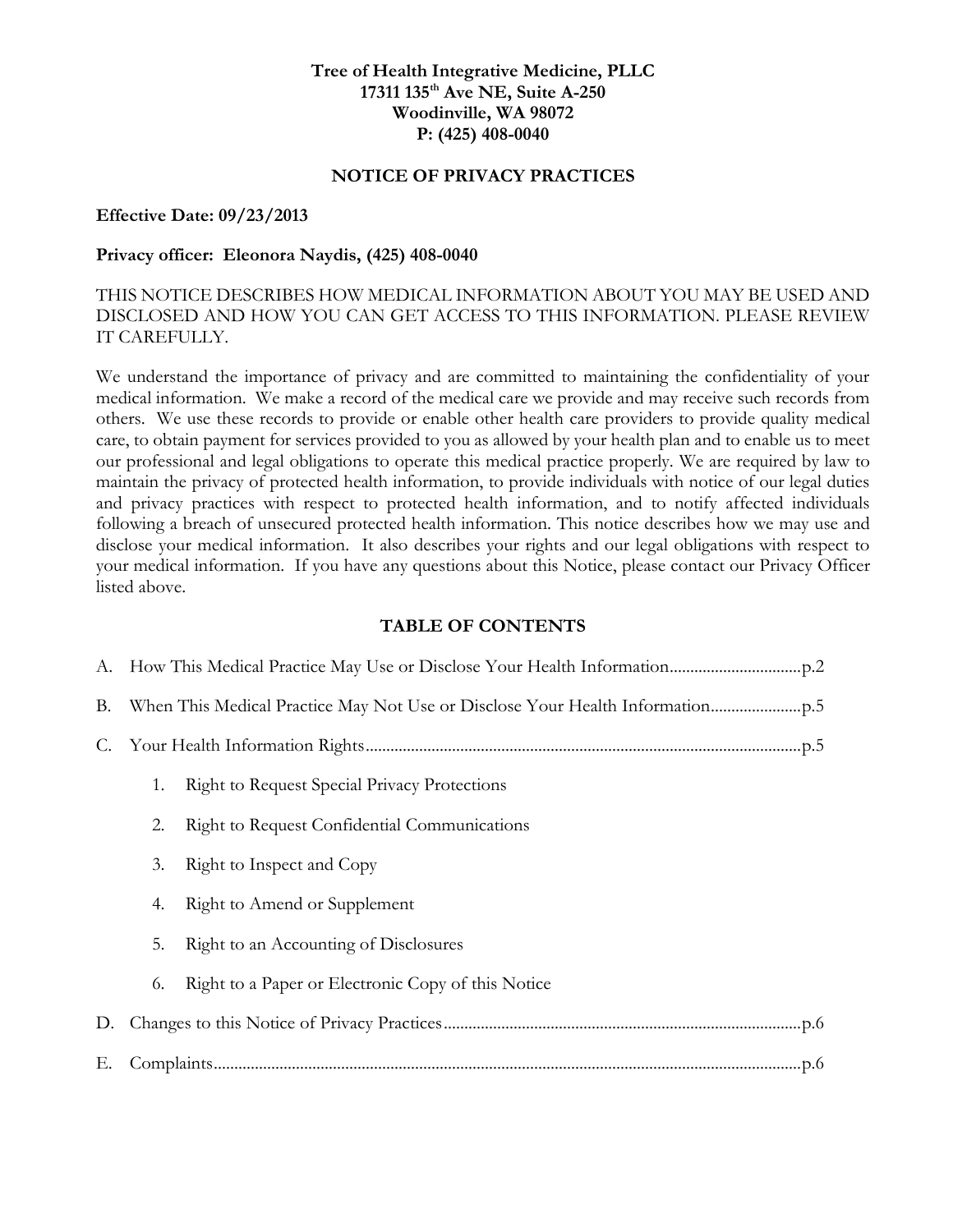### **A. How This Medical Practice May Use or Disclose Your Health Information**

This medical practice collects health information about you and stores it in a chart, on a computer and in an electronic health record. This is your medical record. The medical record is the property of this medical practice, but the information in the medical record belongs to you. The law permits us to use or disclose your health information for the following purposes:

- 1. Treatment. We use medical information about you to provide your medical care. We disclose medical information to our employees and others who are involved in providing the care you need. For example, we may share your medical information with other physicians or other health care providers who will provide services that we do not provide. Or we may share this information with a pharmacist who needs it to dispense a prescription to you, or a laboratory that performs a test. We may also disclose medical information to members of your family or others who can help you when you are sick or injured, or after you die.
- 2. Payment. We use and disclose medical information about you to obtain payment for the services we provide. For example, we give your health plan the information it requires before it will pay us. We may also disclose information to other health care providers to assist them in obtaining payment for services they have provided to you.
- 3. Health Care Operations. We may use and disclose medical information about you to operate this medical practice. For example, we may use and disclose this information to review and improve the quality of care we provide, or the competence and qualifications of our professional staff. Or we may use and disclose this information to get your health plan to authorize services or referrals. We may also use and disclose this information as necessary for medical reviews, legal services and audits, including fraud and abuse detection and compliance programs and business planning and management. We may also share your medical information with our "business associates," such as our billing service, that perform administrative services for us. We have a written contract with each of these business associates that contains terms requiring them and their subcontractors to protect the confidentiality and security of your protected health information. We may also share your information with other health care providers, health care clearinghouses or health plans that have a relationship with you, when they request this information to help them with their quality assessment and improvement activities, their patientsafety activities, their population-based efforts to improve health or reduce health care costs, their protocol development, case management or care-coordination activities, their review of competence, qualifications and performance of health care professionals, their training programs, their accreditation, certification or licensing activities, or their health care fraud and abuse detection and compliance efforts.
- 4. Appointment Reminders. We may call or email you to remind you about appointments. If you are not home, we may leave this information on your answering machine or in a message left with the person answering the phone. Please, notify us if you would prefer a different arrangement.
- 5. At the clinic. We may call out your name when we are ready to see you.
- 6. Notification and Communication With Family. We may disclose your health information to notify or assist in notifying a family member, your personal representative or another person responsible for your care about your location, your general condition or, unless you had instructed us otherwise, in the event of your death. In the event of a disaster, we may disclose information to a relief organization so that they may coordinate these notification efforts. We may also disclose information to someone who is involved with your care or helps pay for your care. If you are able and available to agree or object, we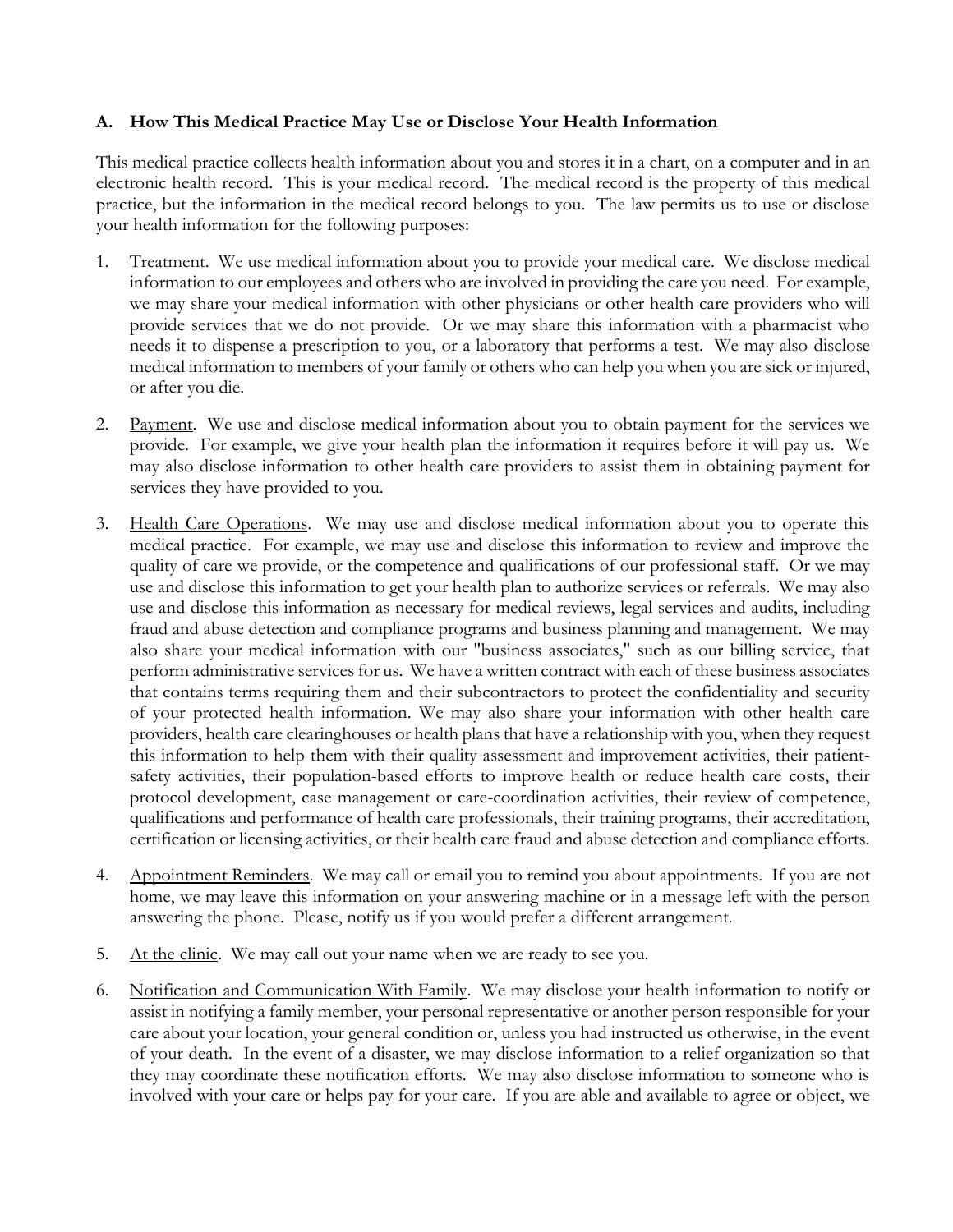will give you the opportunity to object prior to making these disclosures, although we may disclose this information in a disaster even over your objection if we believe it is necessary to respond to the emergency circumstances. If you are unable or unavailable to agree or object, our health professionals will use their best judgment in communication with your family and others.

- 7. Marketing. Provided we do not receive any payment for making these communications, we may contact you to give you information about products or services related to your treatment, case management or care coordination, or to direct or recommend other treatments, therapies, health care providers or settings of care that may be of interest to you. We may similarly describe products or services provided by this practice and tell you which health plans this practice participates in. We may also encourage you to maintain a healthy lifestyle and get recommended tests, participate in a disease management program, provide you with small gifts, tell you about government sponsored health programs or encourage you to purchase a product or service when we see you, for which we may be paid. Finally, we may receive compensation which covers our cost of reminding you to take and refill your medication, or otherwise communicate about a drug or supplement that is currently prescribed for you. We will not otherwise use or disclose your medical information for marketing purposes or accept any payment for other marketing communications without your prior written authorization. The authorization will disclose whether we receive any compensation for any marketing activity you authorize, and we will stop any future marketing activity to the extent you revoke that authorization.
- 8. Sale of Health Information. We will not sell your health information without your prior written authorization.
- 9. Required by Law. As required by law, we will use and disclose your health information, but we will limit our use or disclosure to the relevant requirements of the law. When the law requires us to report abuse, neglect or domestic violence, or respond to judicial or administrative proceedings, or to law enforcement officials, we will further comply with the requirement set forth below concerning those activities.
- 10. Public Health. We may, and are sometimes required by law, to disclose your health information to public health authorities for purposes related to: preventing or controlling disease, injury or disability; reporting child, elder or dependent adult abuse or neglect; reporting domestic violence; reporting to the Food and Drug Administration problems with products and reactions to medications; and reporting disease or infection exposure. When we report suspected elder or dependent adult abuse or domestic violence, we will inform you or your personal representative promptly unless in our best professional judgment, we believe the notification would place you at risk of serious harm or would require informing a personal representative we believe is responsible for the abuse or harm.
- 11. Health Oversight Activities. We may, and are sometimes required by law, to disclose your health information to health oversight agencies during the course of audits, investigations, inspections, licensure and other proceedings, subject to the limitations imposed by law.
- 12. Judicial and Administrative Proceedings. We may, and are sometimes required by law, to disclose your health information in the course of any administrative or judicial proceeding to the extent expressly authorized by a court or administrative order. We may also disclose information about you in response to a subpoena, discovery request or other lawful process if reasonable efforts have been made to notify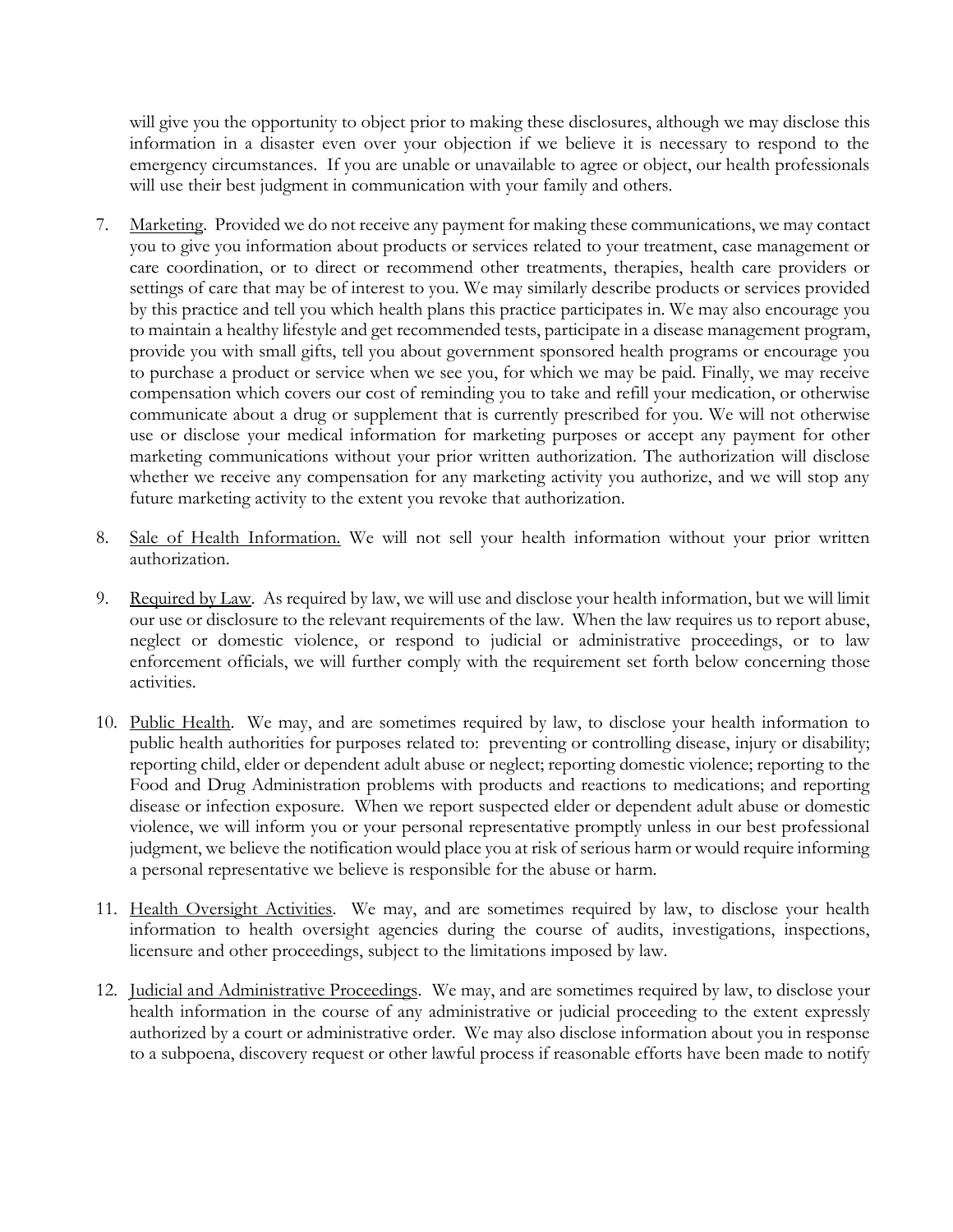you of the request and you have not objected, or if your objections have been resolved by a court or administrative order.

- 13. Law Enforcement. We may, and are sometimes required by law, to disclose your health information to a law enforcement official for purposes such as identifying or locating a suspect, fugitive, material witness or missing person, complying with a court order, warrant, grand jury subpoena and other law enforcement purposes.
- 14. Coroners. We may, and are often required by law, to disclose your health information to coroners in connection with their investigations of deaths.
- 15. Organ or Tissue Donation. We may disclose your health information to organizations involved in procuring, banking or transplanting organs and tissues.
- 16. Public Safety. We may, and are sometimes required by law, to disclose your health information to appropriate persons in order to prevent or lessen a serious and imminent threat to the health or safety of a particular person or the general public.
- 17. Proof of Immunization. We will disclose proof of immunization to a school that is required to have it before admitting a student where you have agreed to the disclosure on behalf of yourself or your dependent.
- 18. Specialized Government Functions. We may disclose your health information for military or national security purposes or to correctional institutions or law enforcement officers that have you in their lawful custody.
- 19. Workers' Compensation. We may disclose your health information as necessary to comply with workers' compensation laws. For example, to the extent your care is covered by workers' compensation, we will make periodic reports to your employer about your condition. We are also required by law to report cases of occupational injury or occupational illness to the employer or workers' compensation insurer.
- 20. Change of Ownership. In the event that this medical practice is sold or merged with another organization, your health information/record will become the property of the new owner, although you will maintain the right to request that copies of your health information be transferred to another physician or medical group.
- 21. Breach Notification. In the case of a breach of unsecured protected health information, we will notify you as required by law. If you have provided us with a current e-mail address, we may use e-mail to communicate information related to the breach. In some circumstances our business associate may provide the notification. We may also provide notification by other methods as appropriate
- 22. Psychotherapy Notes. We will not use or disclose your psychotherapy notes without your prior written authorization except for the following: 1) use by the originator of the notes for your treatment, 2) for training our staff, students and other trainees, 3) to defend ourselves if you sue us or bring some other legal proceeding, 4) if the law requires us to disclose the information to you or the Secretary of HHS or for some other reason, 5) in response to health oversight activities concerning your psychotherapist, 6) to avert a serious and imminent threat to health or safety, or 7) to the coroner or medical examiner after you die. To the extent you revoke an authorization to use or disclose your psychotherapy notes, we will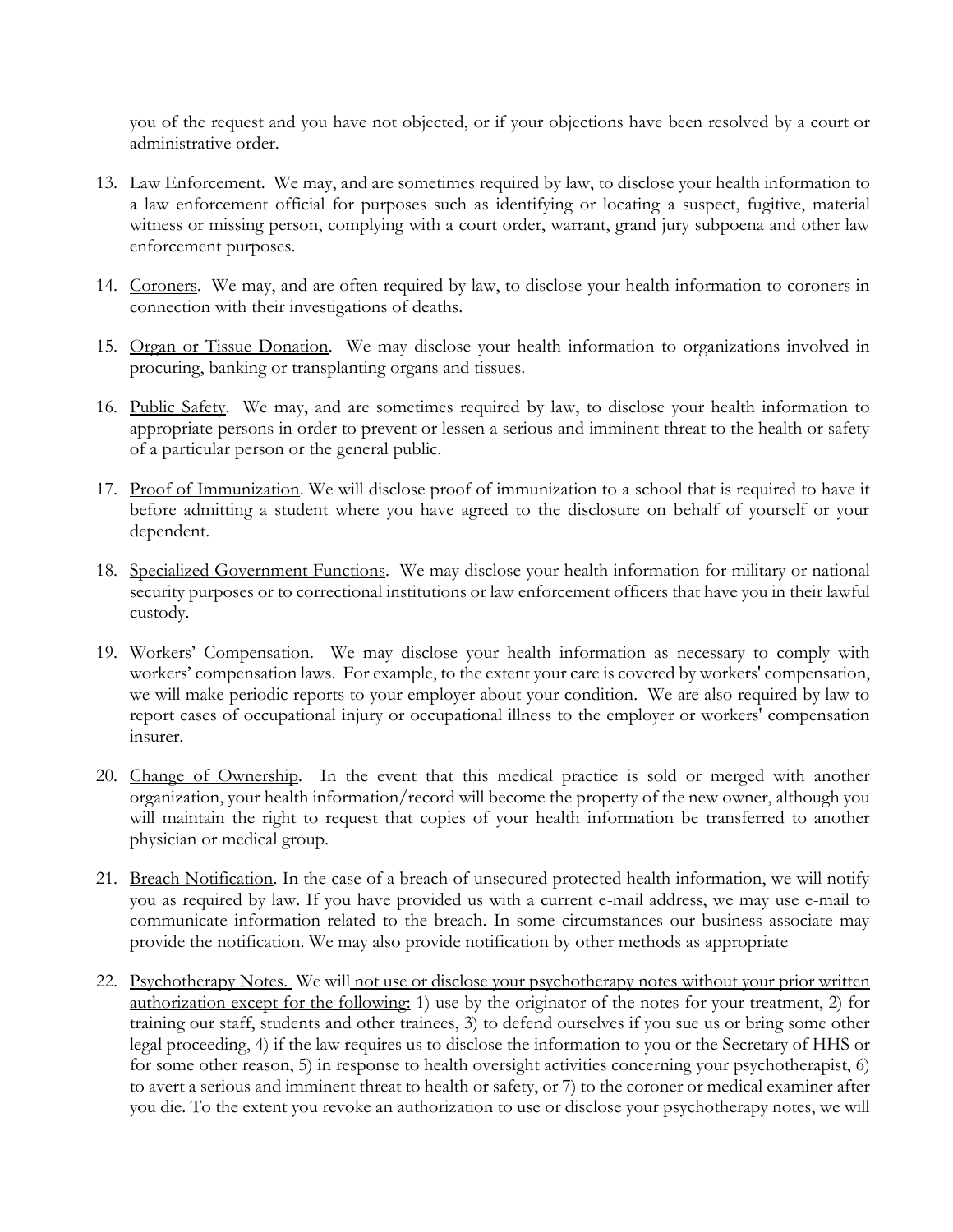stop using or disclosing these notes.

- 23. Research. We may disclose your health information to researchers conducting research with respect to which your written authorization is not required as approved by an Institutional Review Board or privacy board, in compliance with governing law.
- 24. Fundraising. We may use or disclose your demographic information in order to contact you for our fundraising activities. For example, we may use the dates that you received treatment, the department of service, your treating physician, outcome information and health insurance status to identify individuals that may be interested in participating in fundraising activities. If you do not want to receive these materials, notify the Privacy Officer listed at the top of this Notice of Privacy Practices and we will stop any further fundraising communications. Similarly, you should notify the Privacy Officer if you decide you want to start receiving these solicitations again.

# **B. When This Medical Practice May Not Use or Disclose Your Health Information**

Except as described in this Notice of Privacy Practices, this medical practice will, consistent with its legal obligations, not use or disclose health information which identifies you without your written authorization. If you do authorize this medical practice to use or disclose your health information for another purpose, you may revoke your authorization in writing at any time.

## **C. Your Health Information Rights**

- 1. Right to Request Special Privacy Protections. You have the right to request restrictions on certain uses and disclosures of your health information by a written request specifying what information you want to limit, and what limitations on our use or disclosure of that information you wish to have imposed. If you tell us not to disclose information to your commercial health plan concerning health care items or services for which you paid for in full out-of-pocket, we will abide by your request, unless we must disclose the information for treatment or legal reasons. We reserve the right to accept or reject any other request, and will notify you of our decision.
- 2. Right to Request Confidential Communications. You have the right to request that you receive your health information in a specific way or at a specific location. For example, you may ask that we send information to a particular e-mail account or to your work address. We will comply with all reasonable requests submitted in writing which specify how or where you wish to receive these communications.
- 3. Right to Inspect and Copy. You have the right to inspect and copy your health information, with limited exceptions. To access your medical information, you must submit a written request detailing what information you want access to, whether you want to inspect it or get a copy of it, and if you want a copy, your preferred form and format. We will provide copies in your requested form and format if it is readily producible, or we will provide you with an alternative format you find acceptable, or if we can't agree and we maintain the record in an electronic format, your choice of a readable electronic or hardcopy format. We will also send a copy to any other person you designate in writing. We will charge a reasonable fee which covers our costs for labor, supplies, postage, and if requested and agreed to in advance, the cost of preparing an explanation or summary. We may deny your request under limited circumstances. If we deny your request to access your child's records or the records of an incapacitated adult you are representing because we believe allowing access would be reasonably likely to cause substantial harm to the patient, you will have a right to appeal our decision. If we deny your request to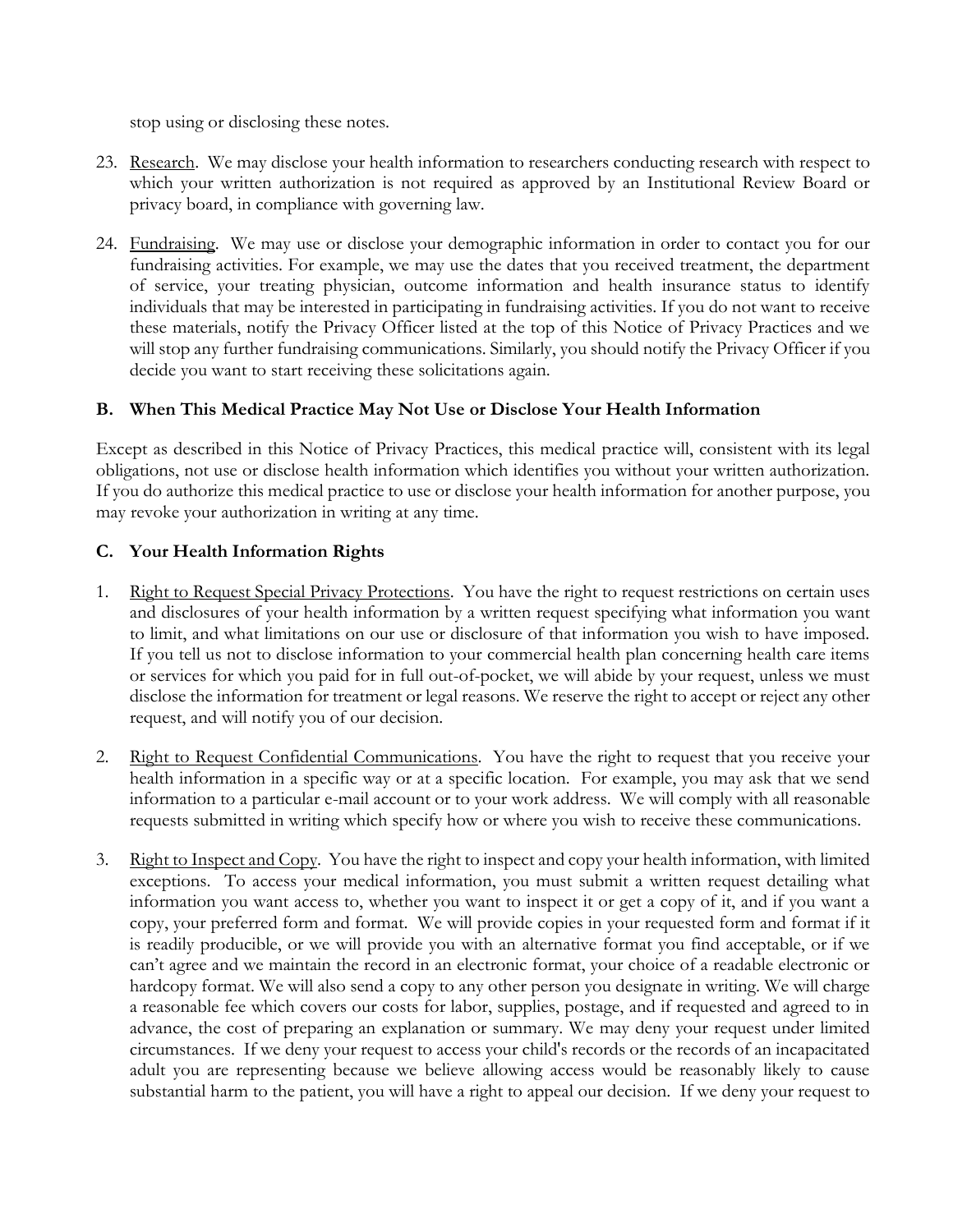access your psychotherapy notes, you will have the right to have them transferred to another mental health professional.

- 4. Right to Amend or Supplement. You have a right to request that we amend your health information that you believe is incorrect or incomplete. You must make a request to amend in writing, and include the reasons you believe the information is inaccurate or incomplete. We are not required to change your health information, and will provide you with information about this medical practice's denial and how you can disagree with the denial. We may deny your request if we do not have the information, if we did not create the information (unless the person or entity that created the information is no longer available to make the amendment), if you would not be permitted to inspect or copy the information at issue, or if the information is accurate and complete as is. If we deny your request, you may submit a written statement of your disagreement with that decision, and we may, in turn, prepare a written rebuttal. All information related to any request to amend will be maintained and disclosed in conjunction with any subsequent disclosure of the disputed information.
- 5. Right to an Accounting of Disclosures. You have a right to receive an accounting of disclosures of your health information made by this medical practice, except that this medical practice does not have to account for the disclosures provided to you or pursuant to your written authorization, or as described in paragraphs 1 (treatment), 2 (payment), 3 (health care operations), 6 (notification and communication with family) and 18 (specialized government functions) of Section A of this Notice of Privacy Practices or disclosures for purposes of research or public health which exclude direct patient identifiers, or which are incident to a use or disclosure otherwise permitted or authorized by law, or the disclosures to a health oversight agency or law enforcement official to the extent this medical practice has received notice from that agency or official that providing this accounting would be reasonably likely to impede their activities.
- 6. Right to a Paper or Electronic Copy of this Notice. You have a right to notice of our legal duties and privacy practices with respect to your health information, including a right to a paper copy of this Notice of Privacy Practices, even if you have previously requested its receipt by e-mail.

If you would like to have a more detailed explanation of these rights or if you would like to exercise one or more of these rights, contact our Privacy Officer listed at the top of this Notice of Privacy Practices.

# **D. Changes to this Notice of Privacy Practices**

We reserve the right to amend this Notice of Privacy Practices at any time in the future. Until such amendment is made, we are required by law to comply with the terms of this Notice currently in effect. After an amendment is made, the revised Notice of Privacy Protections will apply to all protected health information that we maintain, regardless of when it was created or received. We will keep a copy of the current notice posted in our reception area, and a copy will be available at each appointment. We will also post the current notice on our website.

### **Complaints**

Complaints about this Notice of Privacy Practices or how this medical practice handles your health information should be directed to our Privacy Officer listed at the top of this Notice of Privacy Practices.